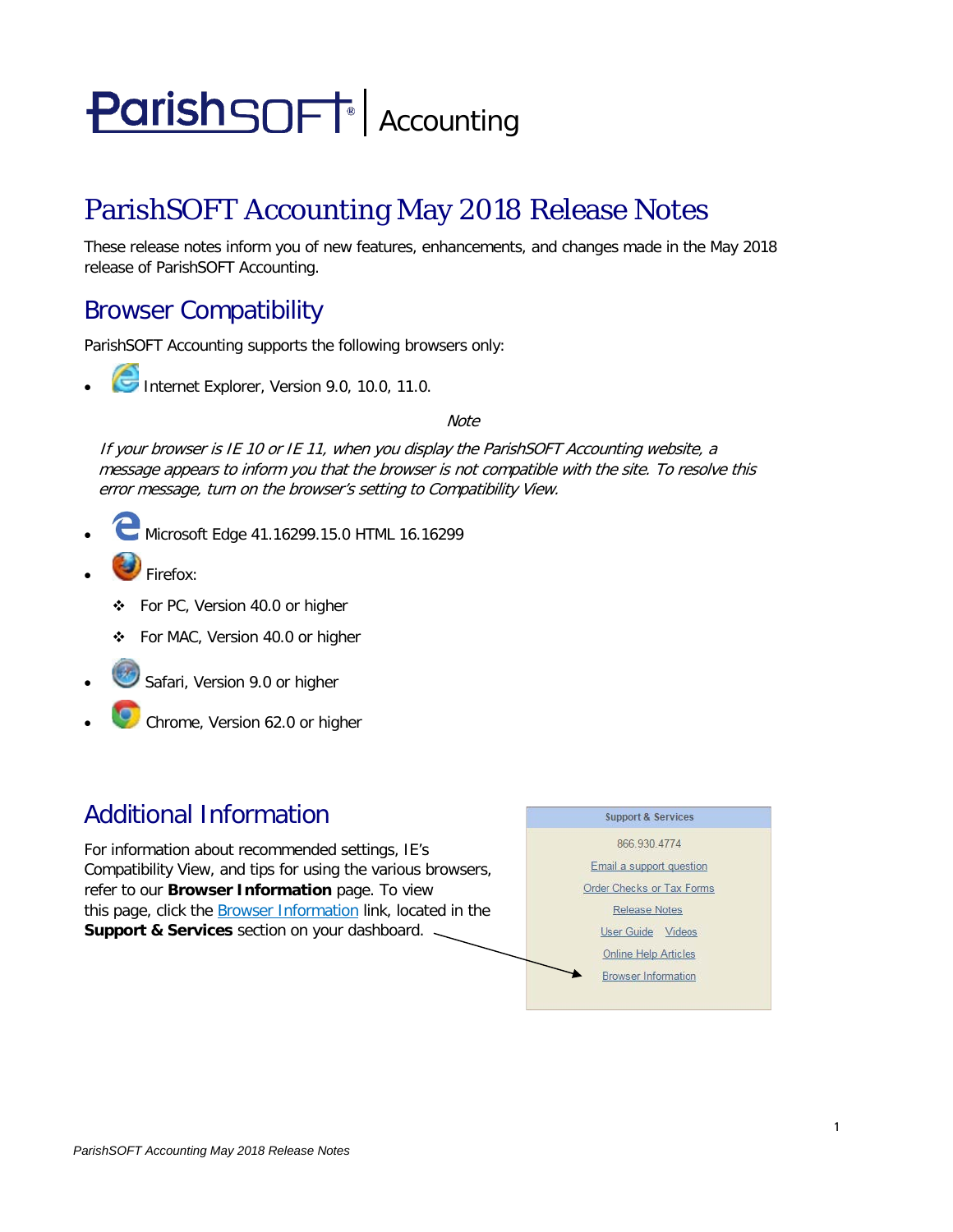## System-Wide Updates

#### Password Reset Feature Updated

Previously, the Password Reset feature created temporary passwords that did not meet the same requirements as passwords for user accounts. Password Reset now enforces these compliance requirements for passwords:

• Must be between 8 and 12 characters long

and

• Must contain a combination of alphabetic and numeric and/or special characters

#### Default Login Destination for Church Admin Users Moved

Previously when Church Admin users logged in to the ParishSOFT Accounting website, the default login destination was set to the **Church Manager** page. We moved the login destination to the Ledger & Payables **Dashboard**.

| Accounts                             |                                 |                                           | THE<br><b>Deposits</b><br>Checks | <b>Journal Entries</b>        | <b>Vendors</b>                                                                    | Credit Cards                              | IB<br>Memorized<br>Setup<br>Reports<br>Process     |  |
|--------------------------------------|---------------------------------|-------------------------------------------|----------------------------------|-------------------------------|-----------------------------------------------------------------------------------|-------------------------------------------|----------------------------------------------------|--|
| Entry Screens                        |                                 |                                           |                                  |                               |                                                                                   |                                           | <b>List Screens</b>                                |  |
|                                      |                                 |                                           |                                  |                               | August, 2017, Year: January -December 2017, Accrual                               |                                           |                                                    |  |
|                                      |                                 | Bank/AP Balances                          |                                  |                               | <b>Bills To Pay</b>                                                               |                                           | <b>Support &amp; Services</b>                      |  |
|                                      | Cash, Checking Account-General: |                                           |                                  | Due Date                      | Vendor                                                                            | Amount                                    | 866 930 4774                                       |  |
| 1101.00P                             |                                 | 943.268.61                                | 4/7/2018                         | <b>ADT Security Services</b>  | 250.00                                                                            | Email a support question                  |                                                    |  |
| Cash, Checking Acct-Restricted:      |                                 | 2 588 00                                  | 5/4/2018                         | <b>ACE Rentals</b>            | 150.00                                                                            | Order Checks or Tax Forms                 |                                                    |  |
| 1103.00P                             |                                 |                                           | 5/5/2018                         | Sprint                        | 127.60                                                                            | <b>Release Notes</b><br>User Guide Videos |                                                    |  |
| US Bank: 1202.00P                    |                                 | $-7,224,27$                               | 4/16/2023                        | <b>ABC Forms &amp; Supply</b> | 525.00                                                                            |                                           |                                                    |  |
| Accounts Payable: 2100.00P<br>527.60 |                                 |                                           |                                  |                               |                                                                                   | Online Help Articles                      |                                                    |  |
|                                      |                                 | Other Current Liabilities: 2400.00P       | 0.00                             |                               |                                                                                   |                                           | <b>Browser Information</b>                         |  |
|                                      |                                 | <b>Memorized Transactions</b>             |                                  | $\overline{\phantom{a}}$      | <b>News</b>                                                                       |                                           | Messages                                           |  |
| Next Date                            | <b>Type</b>                     | Vendor/Desc                               | Amount                           |                               | ConnectNow Accounting Release                                                     |                                           | Log into Parishsoft.com to sign up for the release |  |
| 4/6/2018                             | Bitt                            | Karen's Cupcakes /<br>Cupcakes            | 385.50                           |                               | <b>Training Evaluation Form</b><br>ConnectNow Accounting End of Fiscal Year Video |                                           | seminar.                                           |  |
| 4/6/2018                             | <b>Bill</b>                     | Joe's Septic Service<br>/ Septic Cleaning | 58.00                            |                               |                                                                                   |                                           |                                                    |  |
| 4/7/2018                             | Bill                            | Timewarner Cable /<br>Internet / Cable/   | 402.60                           |                               |                                                                                   |                                           |                                                    |  |

Additionally, when Church Admin users click the **HOME** button from any page in the application, the system returns them to the Ledger & Payables **Dashboard**.

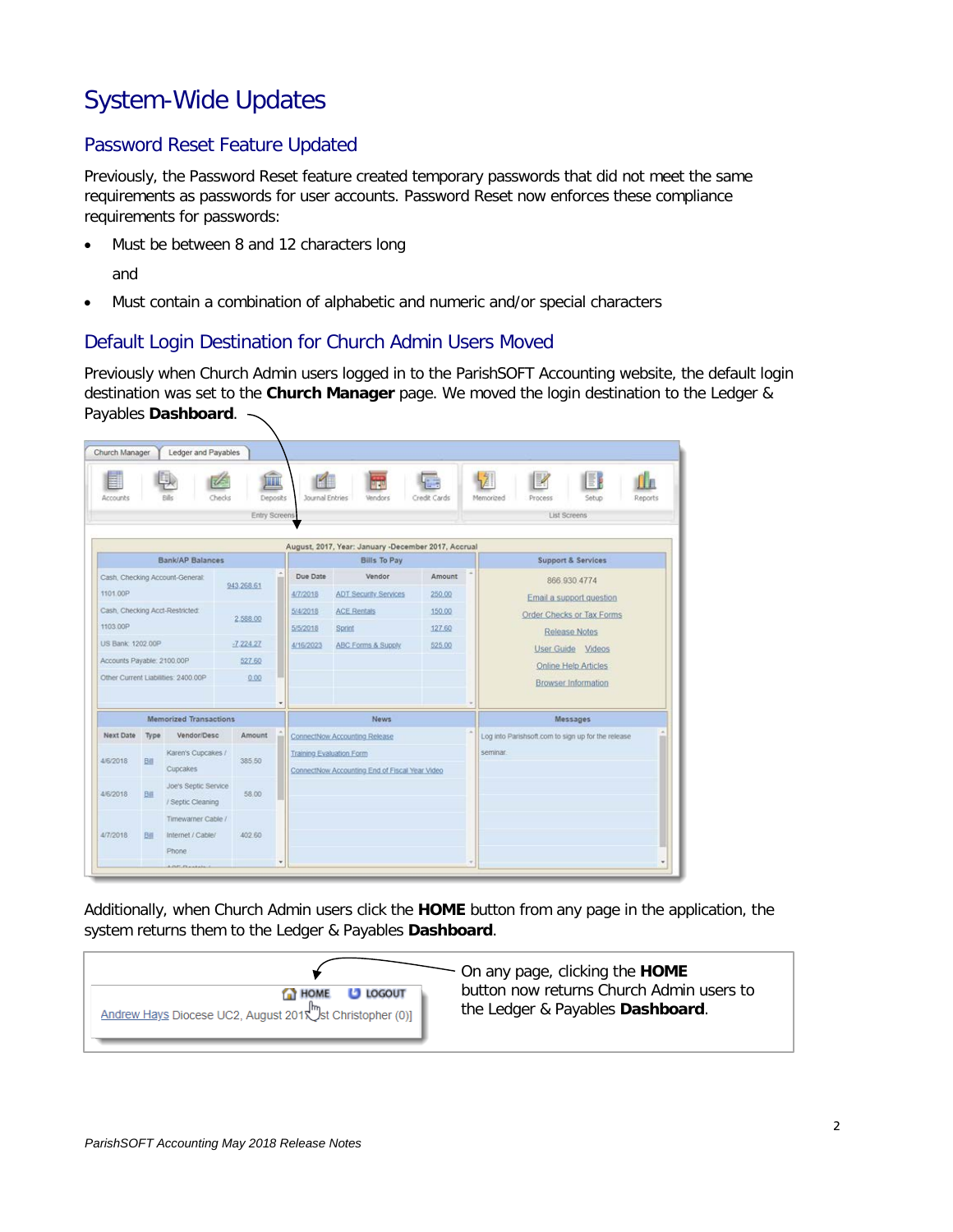## Updates and Enhancements by Module

**Consolidation Manager** 



Accounts Accounts

#### Changes Made to Account Descriptions Now Visible to Organizations

Previously after the description or shortcut number for an account was edited, the change was not visible to lower-level organizations. Such changes are now passed down so that lower-level organizations now see them.



#### Default Permissions Updated for Consolidation Users with No Template

We updated the default permissions assigned to the Consolidation User role that has no attached permissions template. The following permissions are now assigned to this role if the **No Template** option is selected in the **Permissions Template** dropdown:

- Ability to memorize Accounts Receivable
- Ability to import deposits, journal entries, vendor records, payrolls, and fixed assets
- Ability to inactivate vendor accounts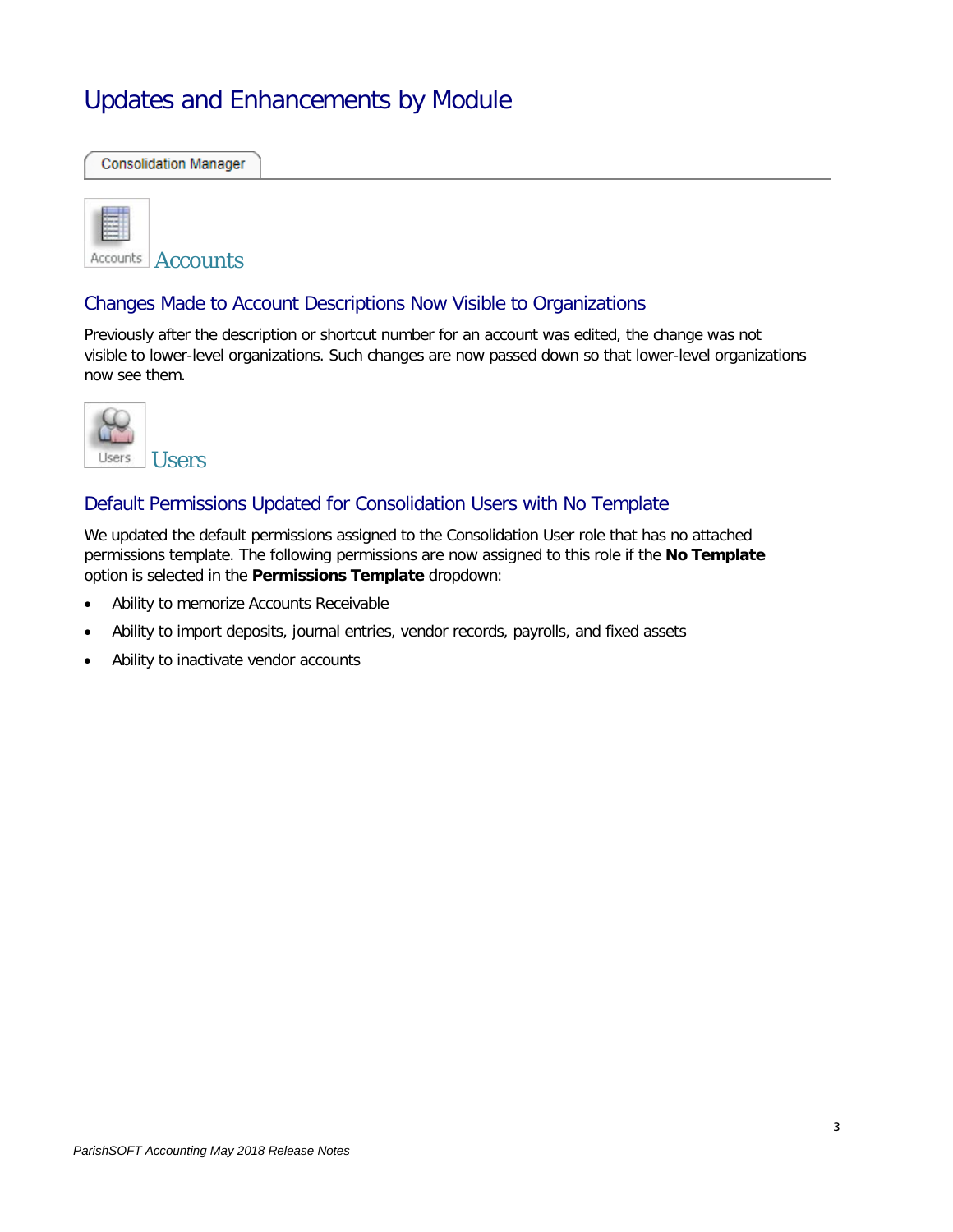

Accounts **Accounts** 

#### Annual Report Code Field Removed

The **Annual Report Code** field was carried over from the account record in CMS Ledger & Payables but never used in the ParishSOFT Ledger & Payables web-based application. To simplify the account record, we removed this unused field.

#### Dedicated Accounts Can Now Be Used for Service Charges and Interest Income

Previously for bank reconciliations, only revenue or expense accounts could be selected for service charges and interest income. Per customer request, we updated the application to make dedicated accounts available.

As shown in the following illustration, in the account record the **Service Charge Account** and **Interest Account** dropdown lists now contain dedicated accounts. If desired, update your service charge and interest income accounts with the default dedicated accounts.



**Entity permissions are applied to the dropdown lists to restrict which accounts you are allowed to select.**

|                             | INI<br>Ш<br>Checks<br>Credit Cards<br>Deposits<br><b>Journal Entries</b><br><b>Vendors</b><br>Memorized<br>Setup<br>Reports<br>Accounts<br>Rilli<br>Process<br>Entry Screens<br><b>List Screens</b> |  |  |  |  |  |  |
|-----------------------------|-----------------------------------------------------------------------------------------------------------------------------------------------------------------------------------------------------|--|--|--|--|--|--|
|                             | Find Account<br>Chart of Accounts (Add Sub-Accounts)                                                                                                                                                |  |  |  |  |  |  |
|                             | <b>Account Information</b><br><b>Quick Find</b>                                                                                                                                                     |  |  |  |  |  |  |
|                             | <b>Account Code Description Shortcut</b><br>Cash, Checking Account-General: A-3-10-1101 1101.00N                                                                                                    |  |  |  |  |  |  |
|                             | $\checkmark$<br>Definition<br>Budget<br><b>History</b><br>Comments                                                                                                                                  |  |  |  |  |  |  |
|                             | Find Account Clear Value<br>Description: Cash, Checking Account-General                                                                                                                             |  |  |  |  |  |  |
|                             | Account Type: Asset                                                                                                                                                                                 |  |  |  |  |  |  |
|                             | Shortcut: 1101.00N                                                                                                                                                                                  |  |  |  |  |  |  |
|                             | Entity: 3: Special Needs Ministry                                                                                                                                                                   |  |  |  |  |  |  |
|                             | Class: 10: Operating Cash<br>۳                                                                                                                                                                      |  |  |  |  |  |  |
|                             | Account: 1101: Cash, Checking Account-C v                                                                                                                                                           |  |  |  |  |  |  |
|                             | Sub-Account: 0                                                                                                                                                                                      |  |  |  |  |  |  |
|                             | Annual Report Code:                                                                                                                                                                                 |  |  |  |  |  |  |
|                             | Balance: 15,494.00                                                                                                                                                                                  |  |  |  |  |  |  |
|                             | Archive Account                                                                                                                                                                                     |  |  |  |  |  |  |
| These dropdown lists now    | <b>Additional Asset Information</b>                                                                                                                                                                 |  |  |  |  |  |  |
| include dedicated accounts. | Bank Account                                                                                                                                                                                        |  |  |  |  |  |  |
|                             | Service Charge Account:<br>$\pmb{\mathrm{v}}$                                                                                                                                                       |  |  |  |  |  |  |
|                             | Interest Account: 4300SC: Subsidies from Other Parishes 1-3-30-43-4300-0 v                                                                                                                          |  |  |  |  |  |  |
|                             | Check Number Ceiling:                                                                                                                                                                               |  |  |  |  |  |  |
|                             | Accounts Receivable                                                                                                                                                                                 |  |  |  |  |  |  |
|                             | Submit                                                                                                                                                                                              |  |  |  |  |  |  |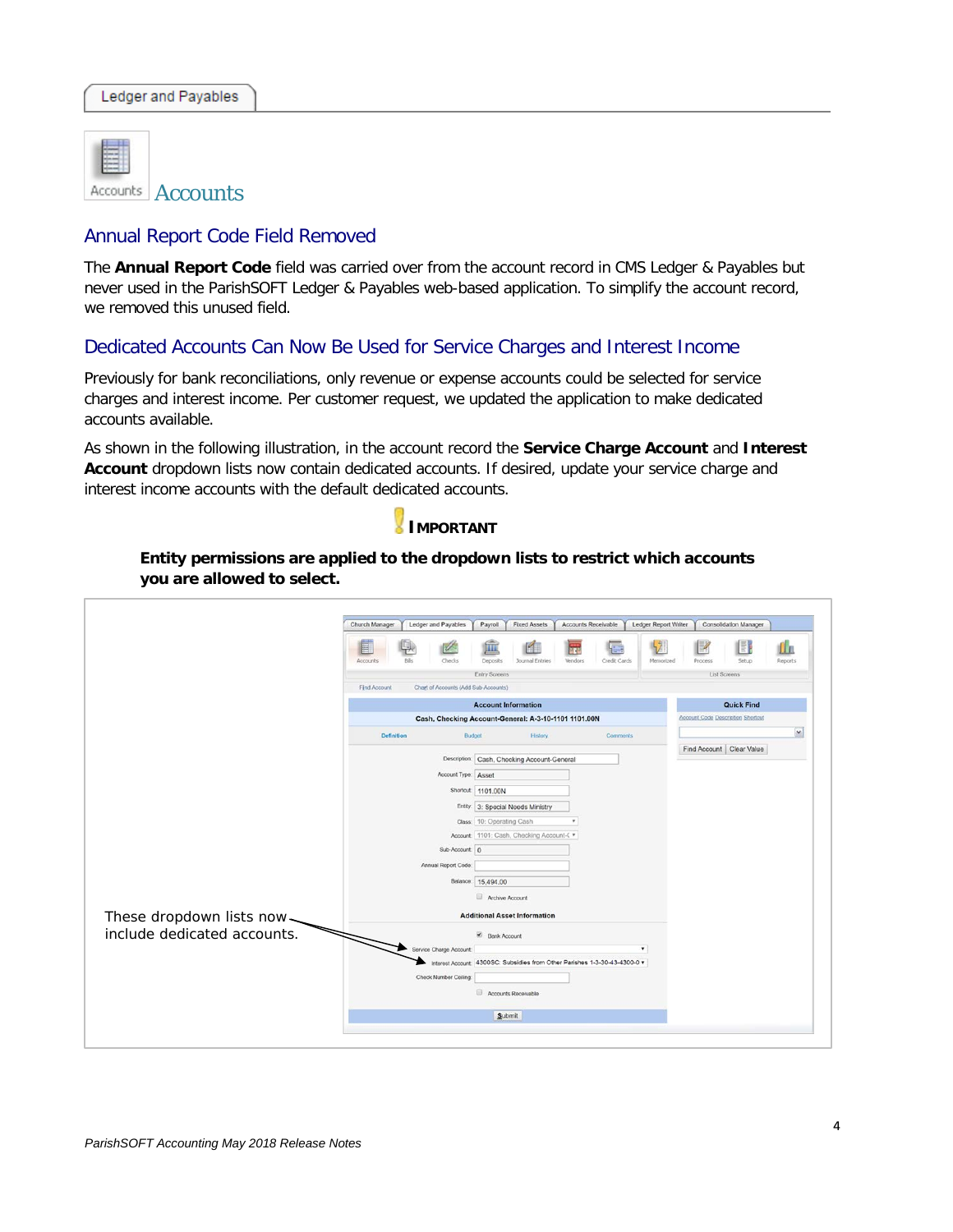

#### Name of Payee Added to Check Stub

For some vendor accounts, the vendor's business name and payee's name are different. Per customer request, we added the payee's name to the check stub. Now, if the payee's name and vendor's name differ, the check stub displays both names in the following format:

#### **Payee's Name/Vendor's Name**

| Accounts Receivable |  |  |
|---------------------|--|--|
| Reports<br>Reports  |  |  |

#### Empty Space Removed from the Customer Statements–Transactions Report

In the **Customer Statements–Transactions** report, we removed the excess empty space between the customer's name and address and the transaction details. This change results in a more compact layout that conserves paper when you print multi-page reports.